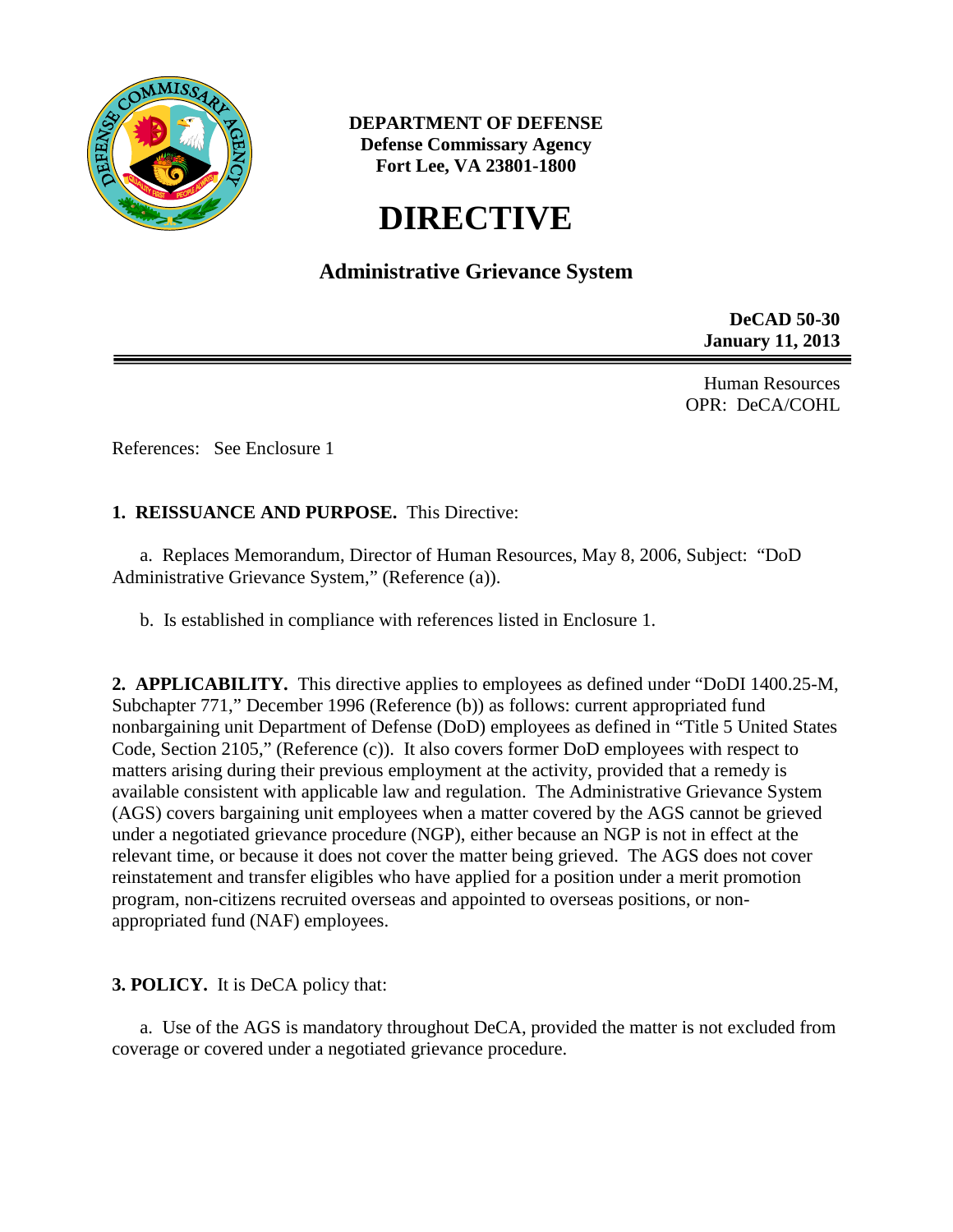b. DeCA employees shall be entitled to present disputes under the AGS and have them considered expeditiously, fairly, and impartially, and resolved as quickly as possible. All persons involved in the dispute resolution process shall be free from restraint, interference, coercion, discrimination, or reprisal.

c. Employees will be allowed a reasonable amount of official time to prepare and present grievances. In determining what is reasonable, consideration will be given to the complexity of the issues involved, the amount of time allowed for similar cases and the fair and equitable treatment of employees.

d. The Deciding Official will be the lowest level official who has not been directly involved nor has a direct interest in the matter being grieved. An official's general knowledge of an incident does not necessarily mean that the individual has been directly involved in the matter and shall not preclude the official from serving as the Deciding Official. Additionally, when an official orders an investigation or review of an incident, such action does not necessarily mean that the official has been directly involved and shall not preclude the official from serving as the Deciding Official.

e.Employees are encouraged to seek the informal resolution of their grievances through the use of the problem solving process. This will generally involve the first line supervisor and may include a third party such as a mediator, facilitator or arbitrator. This does not preclude the use of other forms of Alternative Dispute Resolution as contained in DeCA Directive 80-13, "Alternative Dispute Resolution Program," October 2001 (Reference (d)), if agreeable to both management and the grievant.

#### **4. RESPONSIBILITIES:**

a. Director, Defense Commissary Agency. The Director, Defense Commissar Agency shall ensure the implementation and application of the AGS within DeCA.

b. Director, Human Resources. The Director, Human Resources shall:

(1) Make this directive available to employees, their representatives, and others.

(2) Provide advice, guidance and assistance to supervisors, Deciding Officials, and employees, and ensure a timely and equitable resolution of grievances.

(3) Maintain a separate grievance file for each written grievance filed under the DeCA AGS in accordance with Reference (b).

c. Deciding Officials. The Deciding Official shall:

(1) Make decisions concerning grievances consistent with the requirement in Reference (b).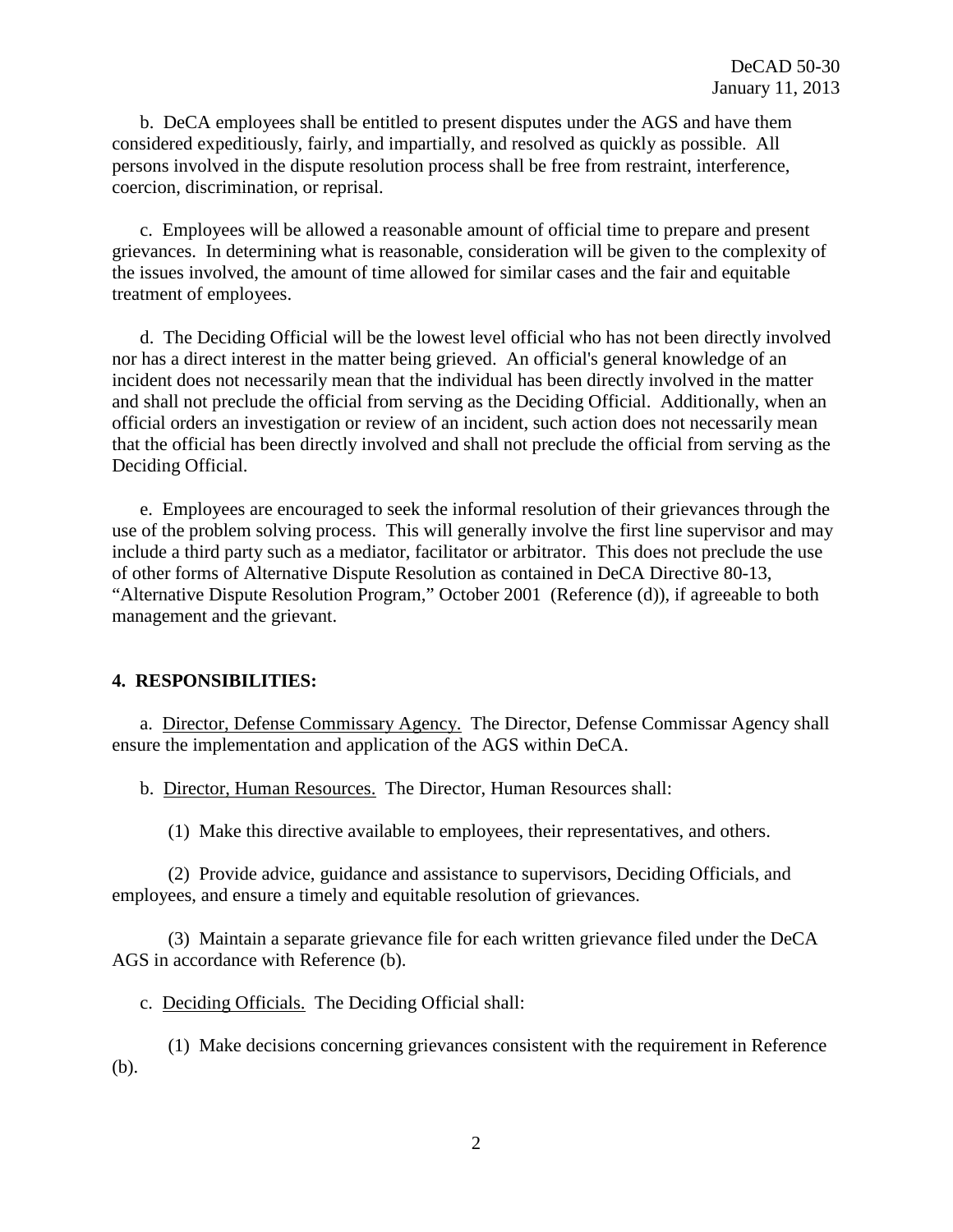(2) Determine whether to join similar or identical grievances; whether to require, and how to conduct an investigation; whether to allow the grievant's requested representative; and how much official time shall be granted to the employee and the employee's representative.

(3) The Deciding Official may also designate an impartial individual to examine a grievance and, when authorized, to make recommendations concerning its disposition.

d. Supervisors and Managers. Supervisors and managers shall:

(1) Consider the employee's problem and attempt to resolve it within the prescribed time limits, of their decision on informally presented grievances.

(2) Notify employees in the appropriate format (i.e., written or oral) and advise them of their right to file a formal grievance including the time limit for filing a formal grievance if the matter is not resolved in the problem solving process.

(3) Inform the employee if the matter is not covered by the grievance process and advise them of the appropriate process, if any, for resolving the problem.

(4) Record the date when an informal grievance begins and ends.

(5) Use a neutral (e.g., mediator, facilitator, or conciliator) to resolve grievance, where appropriate.

(6) Cancel an informal grievance when requested by the employee.

e. Employees. Employees shall follow the procedures contained in References (b) and DeCA Manual 50-30.1, "Administrative Grievance System," January 11, 2013, (Reference (e)) and this guidance.

**5. MANAGEMENT CONTROL SYSTEM.** This Directive does not contain internal management control provisions that are subject to evaluation, testing, and other requirements of DeCA Directive 70-20, "Internal Control Program," December 17, 2007 (Reference (f)) and as specified by the Federal Manager's Financial Integrity Act.

**6. RELEASABILITY– UNLIMITED.** This Directive is approved for public release and is located on DeCA's Internet Web site, www.commissaries.com.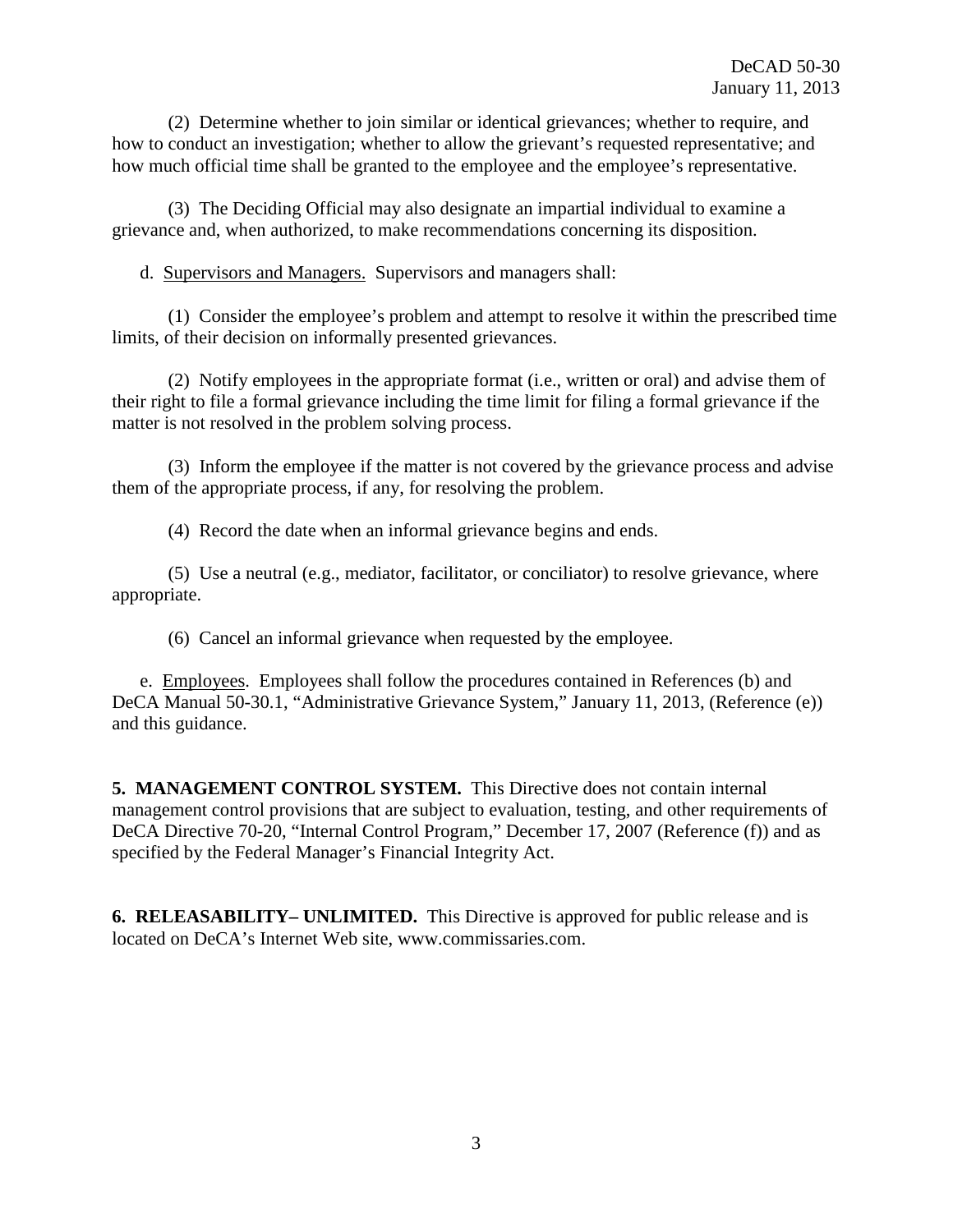**7. EFFECTIVE DATE**: This guidance remains in effect until rescinded, superseded, or replaced. By order of the Director of DeCA, this Directive is effective immediately.

Teena Standard

Chief, Executive Services Division

Enclosures:

1. Definitions

2. Acronyms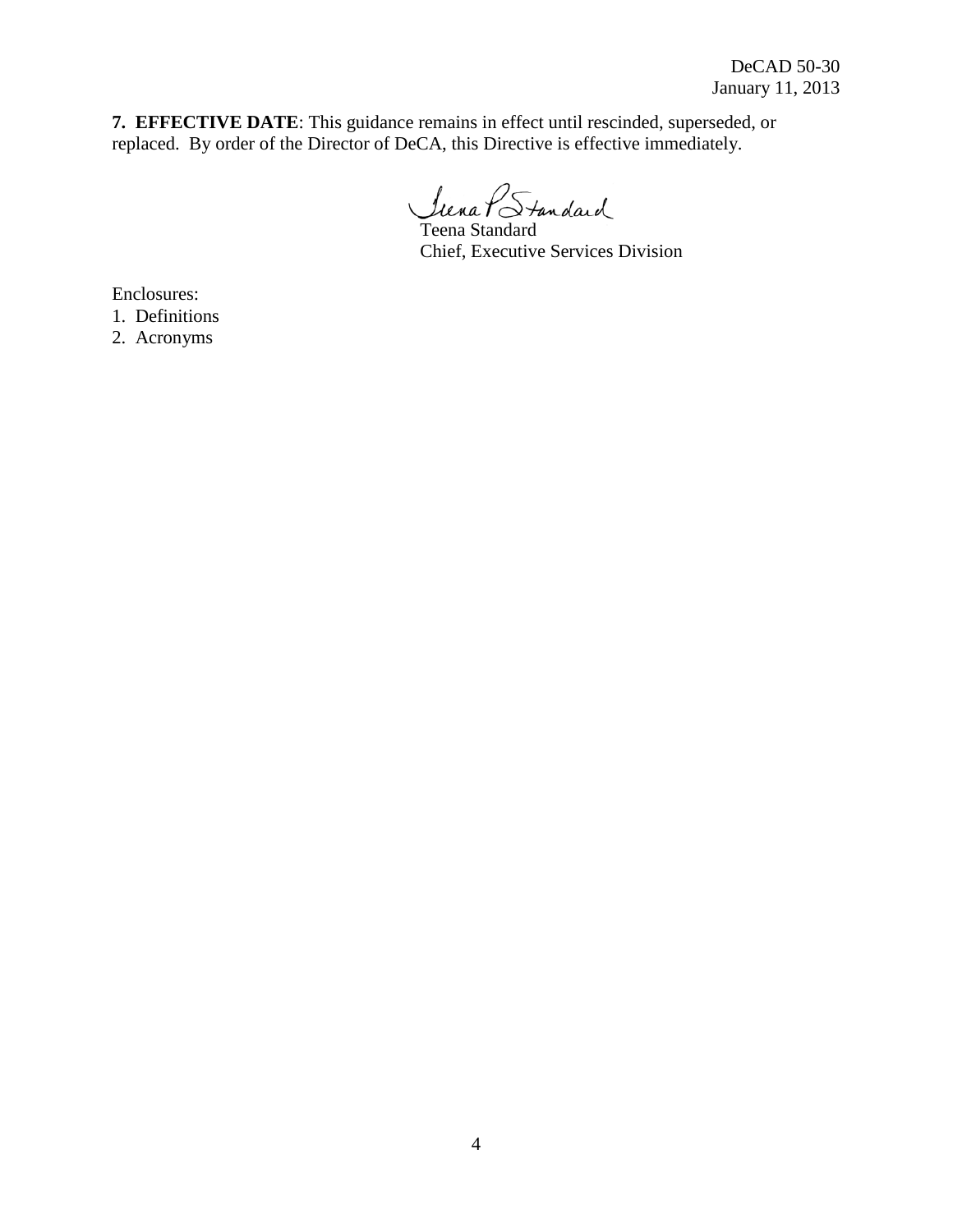#### **ENCLOSURE 1**

#### **REFERENCES**

(a) Memorandum, Director of Human Resources, May 8, 2006, Subject: DoD Administrative Grievance System (hereby cancelled)

- (b) DoDI 1400.25-M, Subchapter 771, December 1996
- (c) Title 5 United States Code, Section 2105
- (d) DeCA Directive 80-13, "Alternative Dispute Resolution Program," October 2001
- (e) DeCA Manual 50-30.1, "Administrative Grievance System," January 11, 2013
- (f) DeCA Directive 70-20, "Internal Control Program," December 17, 2007
- (g) DoD Directive 5105.55, "Defense Commissary Agency (DeCA)," March 12, 2008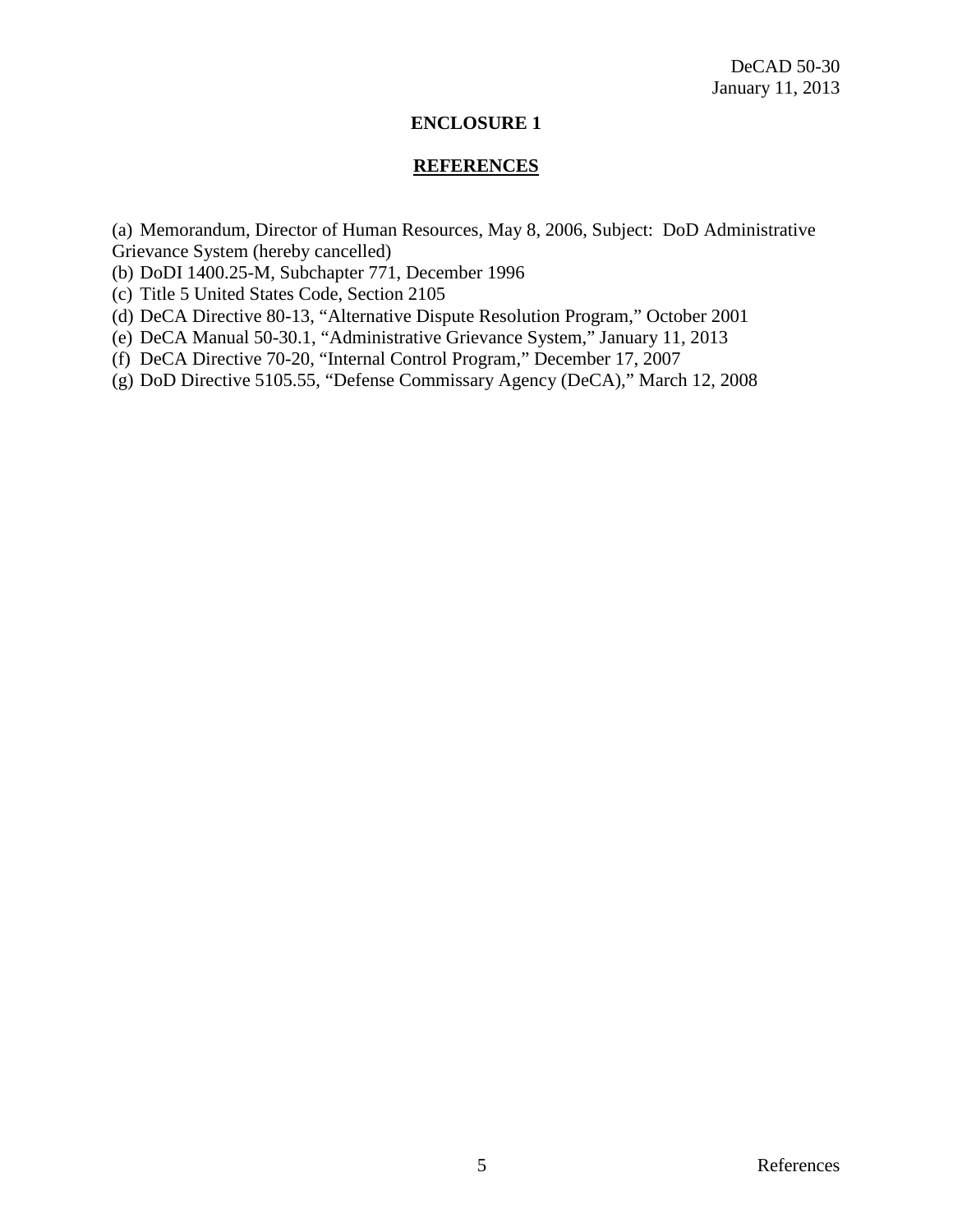#### **GLOSSARY**

#### **DEFINITIONS**

**alternative dispute resolution**. A variety of techniques, methods, or processes involving a neutral third party, which are used as alternatives to the traditional dispute resolution process. ADR includes, but is not limited to, the following ADR techniques: problem solving, facilitation, and mediation.

**Deciding Official.** The official designated to make decisions on grievances. The Deciding Official must be at a higher organizational level than any employee involved in the grievance, except when the Director, DeCA, has been involved. The Deciding Official's decision on the merits of the grievance is final and not subject to further review.

**employee.** An individual who is currently, or was formerly, employed in an appropriated position by DeCA for whom a remedy can be provided.

facilitation. A form of ADR. Facilitation involves the use of techniques to improve the sharing of information in a meeting between parties to a dispute. Facilitation focuses on providing procedural assistance to the parties to assist them in resolving a dispute.

**facilitator.** A person trained in facilitation techniques who serves as a neutral third party.

**grievance.** A request by an employee or group of employees, who submitted a written request under formal procedures for personal relief in a matter of concern or dissatisfaction, not excluded by this Reference (b) or (e), which is subject to the control of DeCA management and relates to the employment of the employee. This includes any matter on which an employee(s) alleges that coercion, reprisal, or retaliation has been practiced against him or her for filing a grievance

**investigator.** An individual authorized by the Deciding Official to analyze grievances, conduct inquiries or investigations, and make recommendations concerning the disposition of a grievance.

**mediation.** A form of ADR. Mediation is an informal process in which a trained mediator assists the parties to reach a negotiated resolution of a dispute.

**mediator.** A person trained in mediation techniques, who serves as a neutral third party and facilitates open discussions between the parties and assists them in negotiating a mutually acceptable resolution. The mediator does not have the authority to impose a decision or resolution on the parties.

**personal relief.** The specific remedy personally benefiting the grievant(s), which may not include disciplinary or other actions affecting another employee.

**problem-solving process.** An informal work-related problem presented by the employee to his or her supervisor, before filing a formal grievance. This process in itself is not a grievance.